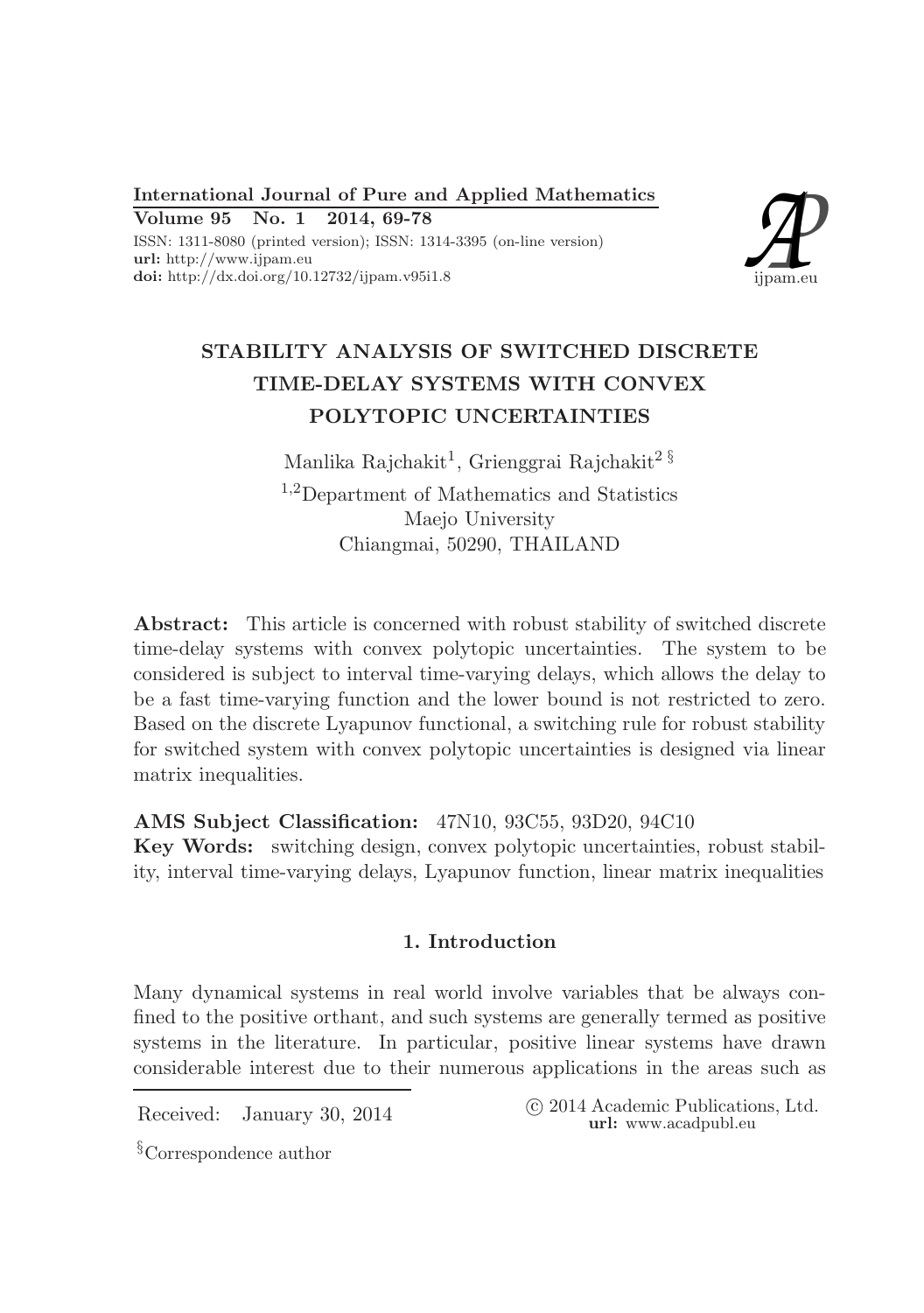economics, biology, communications, etc. In the context of positive linear systems, stability analysis is a major concern and the so-called linear copositive Lyapunov function has been proved to be an efficient approach. Also, based on the linear copositive Lyapunov function approach, the analysis and synthesis problems of positive linear systems with time delay have been successfully tackled.

A switched system with time-delay individual subsystems is called a switched time-delay system; in particular, when the subsystems are linear, it is then called a switched time-delay linear system. By using the Floquet theory, the author gives new sufficient conditions for stabilize in terms of a controllability rank condition for a linear time-invariant discrete system as well as of matrix inequalities in [1–8]. During the last decades, the stability analysis of switched linear continuous/discrete time-delay systems has attracted a lot of attention [4, 9, 10, 14]. The main approach for stability analysis relies on the use of Lyapunov-Krasovskii functional and linear matrix inequality (LMI) approach for constructing a common Lyapunov function [11–18]. Although many important results have been obtained for switched linear continuous-time systems, there are a few results concerning the stability of switched linear discrete systems with time-varying delays. It was shown in [11–17] that when all subsystems are asymptotically stable, the switching system is asymptotically stable under an arbitrary switching rule. The asymptotic stability for switching linear discrete time-delay systems has been studied in [19], but the result was limited to constant delays. In [20], a class of switching signals has been identified for the considered switched discrete-time delay systems to be stable under the average dwell time scheme.

This paper studies the robust stability problem for switched linear discrete systems with convex polytopic uncertainties with interval time-varying delays. Specifically, our goal is to develop a constructive way to design a switching rule to be robustly stable the system. By using improved Lyapunov-Krasovskii functional combined with the LMIs technique, we propose new criteria for the robust stability of the system. Compared to the existing results, our result has its own advantages. First, the time delay is assumed to be a time-varying function belonging to a given interval, which means that the lower and upper bounds for the time-varying delay are available, the delay function is bounded but not restricted to zero. Second, the approach allows us to design the switching rule for robust stability in terms of LMIs, which can be solvable by utilizing Matlab's LMI Control Toolbox available in the literature to date.

The paper is organized as follows: Section 2 presents definitions and some well-known technical propositions needed for the proof of the main results. The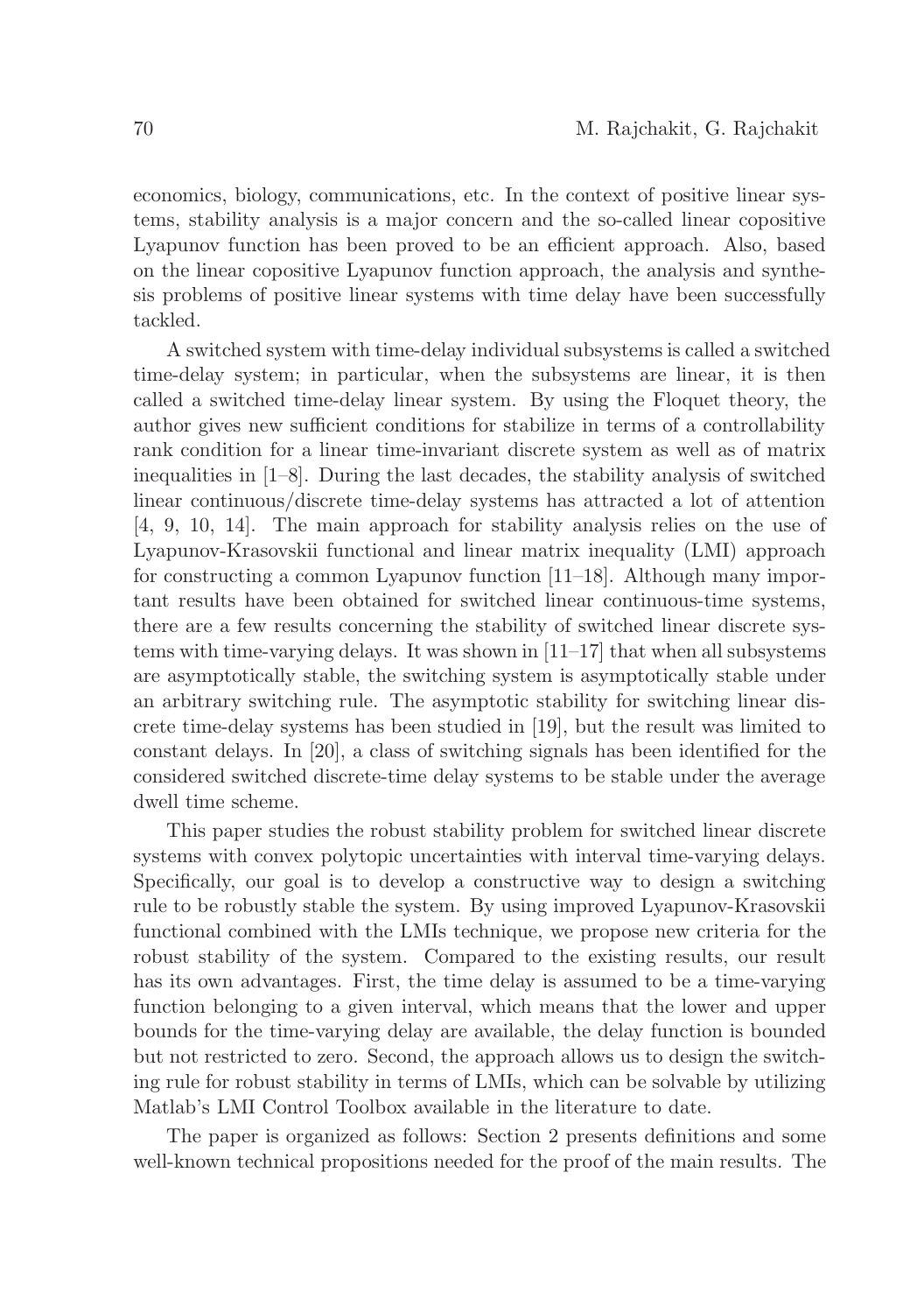robust stability of switched discrete time-delay systems with convex polytopic uncertainties is presented in Section 3.

### 2. Preliminaries

The following notations will be used throughout this paper.  $R^+$  denotes the set of all real non-negative numbers;  $R<sup>n</sup>$  denotes the *n*-dimensional space with the scalar product of two vectors  $\langle x, y \rangle$  or  $x^T y$ ;  $R^{n \times r}$  denotes the space of all matrices of  $(n \times r)$  – dimension. A<sup>T</sup> denotes the transpose of A; a matrix A is symmetric if  $A = A^T$ .

Matrix A is semi-positive definite  $(A \ge 0)$  if  $\langle Ax, x \rangle \ge 0$ , for all  $x \in R^n; A$  is positive definite  $(A > 0)$  if  $\langle Ax, x \rangle > 0$  for all  $x \neq 0; A \geq B$  means  $A - B \geq 0$ .  $\lambda(A)$  denotes the set of all eigenvalues of A;  $\lambda_{\min}(A) = \min\{Re\lambda : \lambda \in \lambda(A)\}.$ 

Consider a discrete systems with convex polytopic uncertainties with interval time-varying delay of the form

$$
x(k+1) = A(\zeta)_{\gamma} x(k) + B(\zeta)_{\gamma} x(k - d(k)), \quad k = 0, 1, 2, ...
$$
  
\n
$$
x(k) = v_k, \quad k = -d_2, -d_2 + 1, ..., 0,
$$
\n(1)

where  $x(k) \in R^n$  is the state,  $\gamma(.) : R^n \to \mathcal{N} := \{1, 2, ..., N\}$  is the switching rule, which is a function depending on the state at each time and will be designed. A switching function is a rule which determines a switching sequence for a given switching system. Moreover,  $\gamma(x(k)) = i$  implies that the system realization is chosen as the  $i^{th}$  system,  $i = 1, 2, ..., N$ . It is seen that the system (1) can be viewed as an autonomous switched system in which the effective subsystem changes when the state  $x(k)$  hits predefined boundaries.  $A_i, B_i, i = 1, 2, ..., N$  are given constant matrices. The system matrices are subjected to uncertainties and belong to the polytopes  $\Omega$  given by

$$
\Omega = \{ [A_{ij}, B_{ij}](\zeta) := \sum_{j=1}^{N} \zeta_j [A_{ij}, B_{ij}], \quad \sum_{j=1}^{N} \zeta_j = 1, \zeta_j \ge 0 \},\tag{2}
$$

where  $A_{ij}, B_{ij}, i, j = 1, 2, ..., N$ , are given constant matrices with appropriate dimensions. The time-varying function  $d(k)$  satisfies the following condition:

$$
0 < d_1 \le d(k) \le d_2, \quad \forall k = 0, 1, 2, \dots
$$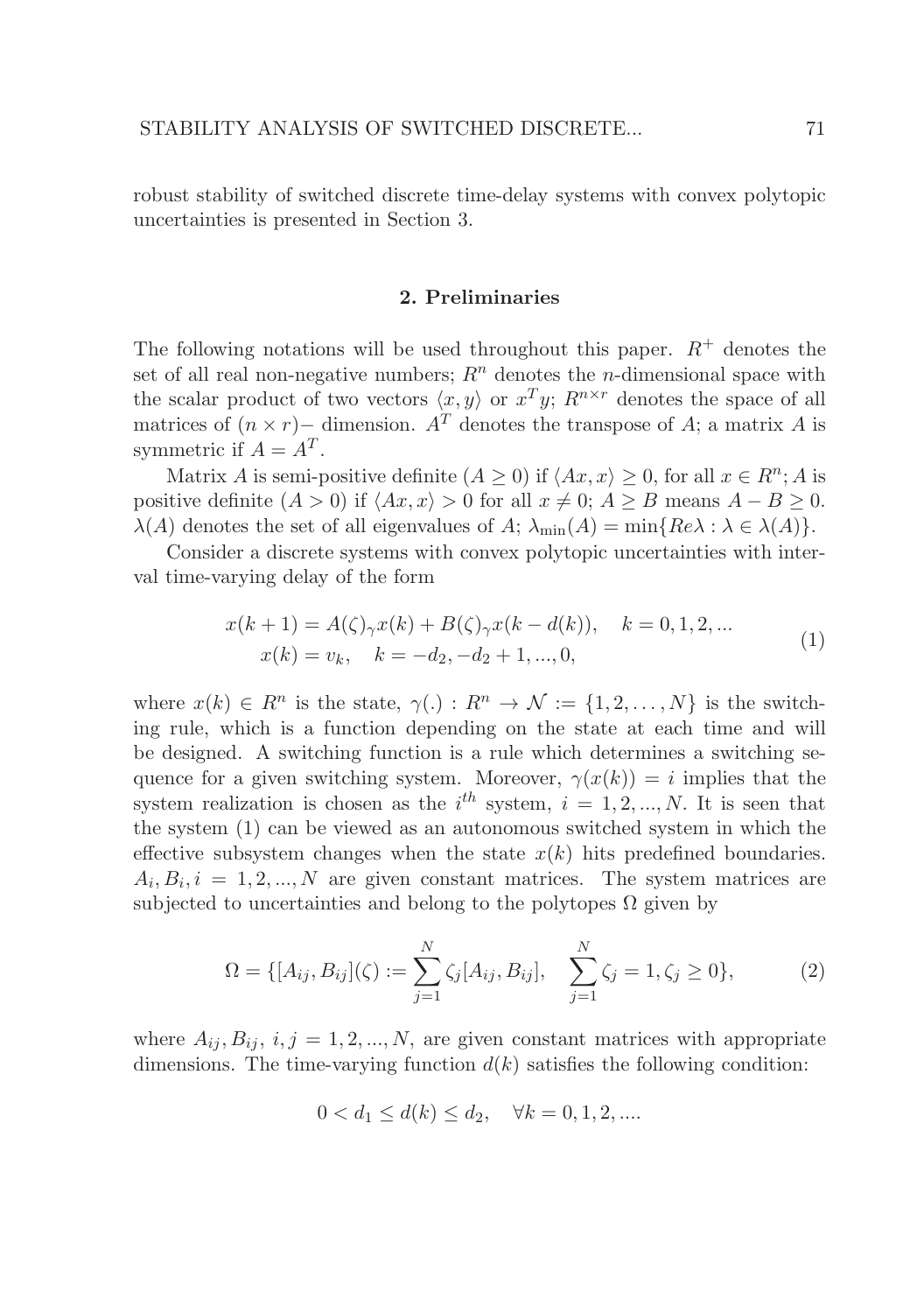Remark 1. It is worth noting that the time delay is a time-varying function belonging to a given interval, in which the lower bound of delay is not restricted to zero.

Definition 1. The switched linear discrete systems with convex polytopic uncertainties (1) is robustly stable if there exist a positive definite scalar function  $V(k, x(k) : R^+ \times R^n \to R$  and a switching function  $\gamma(.)$  such that

$$
\Delta V(k, x(k)) = V(k+1, x(k+1)) - V(k, x(k)) < 0,
$$

along any trajectory of solution of the system (1) for all uncertainties which satisfy (2).

**Definition 2.** The switched system  $(1)$  is robustly stable if there exists a switching function  $\gamma(.)$  such that the zero solution of the system is robustly stable.

**Definition 3.** The system of matrices  $\{J_i\}$ ,  $i = 1, 2, ..., N$ , is said to be strictly complete if for every  $x \in R^n \setminus \{0\}$  there is  $i \in \{1, 2, ..., N\}$  such that  $x^T J_i x < 0.$ 

It is easy to see that the system  $\{J_i\}$  is strictly complete if and only if

$$
\bigcup_{i=1}^{N} \alpha_i = R^n \backslash \{0\},\
$$

where

$$
\alpha_i = \{ x \in R^n : \quad x^T J_i x < 0 \}, i = 1, 2, \dots, N.
$$

**Proposition 1.** (see [21]) The system  $\{J_i\}$ ,  $i = 1, 2, ..., N$ , is strictly complete if there exist  $\delta_i \geq 0, i = 1, 2, ..., N, \sum_{i=1}^{N} \delta_i > 0$  such that

$$
\sum_{i=1}^{N} \delta_i J_i < 0.
$$

If  $N = 2$  then the above condition is also necessary for the strict completeness.

**Proposition 2.** For real numbers  $\zeta_j \geq 0, j = 1, 2, ..., N$ ,  $\sum_{j=1}^{N} \zeta_j = 1$ , the following inequality hold

$$
(N-1)\sum_{j=1}^{N} \zeta_j^2 - 2\sum_{j=1}^{N-1} \sum_{l=j+1}^{N} \zeta_j \zeta_l \ge 0.
$$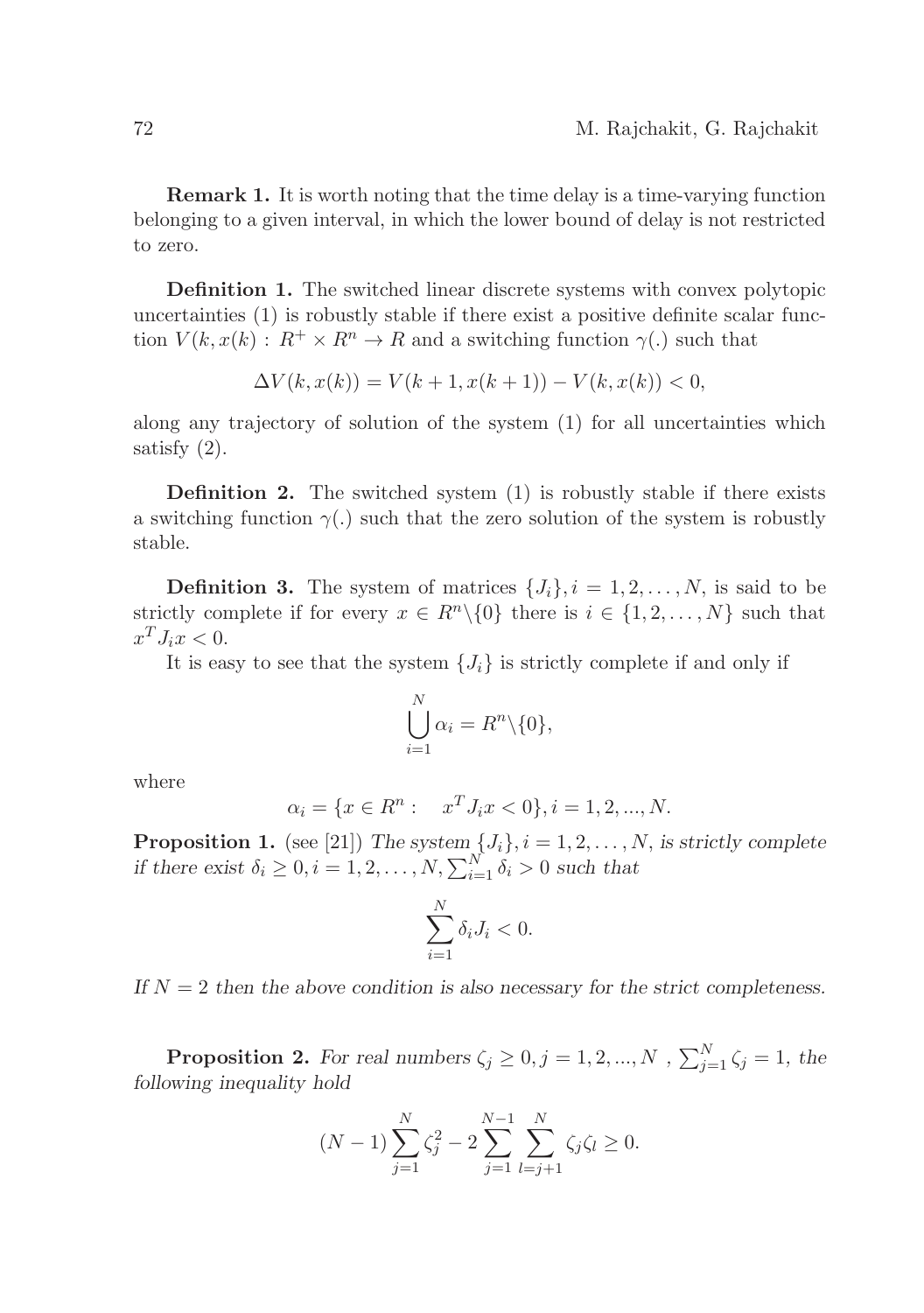Proof. The proof follows by completing the square:

$$
(N-1)\sum_{j=1}^{N}\zeta_j^2 - 2\sum_{j=1}^{N-1}\sum_{l=j+1}^{N}\zeta_j\zeta_l = \sum_{j=1}^{N-1}\sum_{l=j+1}^{N}(\zeta_j - \zeta_l)^2 \ge 0.
$$

## 3. Main Results

Let us set

$$
W_{ijj}(P,Q,R)
$$
  
\n
$$
= \begin{pmatrix} (d_2 - d_1 + 1)Q_j - P_j - A_{ij}^T R_j - R_j^T A_{ij} & R_j^T - A_{ij}^T R_j & -R_j^T B_{ij} \\ R_j - R_j^T A_{ij} & P_j + R_j + R_j^T & -R_j^T B_{ij} \\ -B_{ij}^T R_j & -B_{ij}^T R_j & -Q_j \end{pmatrix},
$$
  
\n
$$
W_{ijl}(P,Q,R)
$$
  
\n
$$
= \begin{pmatrix} (d_2 - d_1 + 1)Q_j - P_j - A_{il}^T R_j - R_j^T A_{il} & R_j^T - A_{il}^T R_j & -R_j^T B_{il} \\ R_j - R_j^T A_{il} & P_j + R_j + R_j^T & -R_j^T B_{il} \\ -B_{il}^T R_j & -B_{il}^T R_j & -Q_j \end{pmatrix},
$$
  
\n
$$
W_{ilj}(P,Q,R)
$$
  
\n
$$
= \begin{pmatrix} (d_2 - d_1 + 1)Q_l - P_l - A_{ij}^T R_l - R_l^T A_{ij} & R_l^T - A_{ij}^T R_l & -R_l^T B_{ij} \\ R_l - R_l^T A_{ij} & P_l + R_l + R_l^T & -R_l^T B_{ij} \\ -B_{ij}^T R_l & -B_{ij}^T R_l & -Q_l \end{pmatrix},
$$
  
\n
$$
\mathcal{R} = \begin{pmatrix} R & 0 & 0 \\ 0 & 0 & 0 \\ 0 & 0 & 0 \end{pmatrix}, P(\zeta) = \sum_{j=1}^N \zeta_j P_j, Q(\zeta) = \sum_{j=1}^N \zeta_j Q_j, R(\zeta) = \sum_{j=1}^N \zeta_j R_j,
$$
  
\n
$$
\lambda_1 = \lambda_{\min}(P),
$$

Theorem 1. The switched system with convex polytopic uncertainties (1) is robustly stable if there exist symmetric matrices  $P_i > 0, Q_i > 0, R \geq 0, i =$  $1, 2..., N$  and matrix  $R_i$ ,  $i = 1, 2..., N$  satisfying the following conditions

$$
(i)W_{ijj}(P,Q,R) + \mathcal{R} < 0, i = 1, 2, \dots, N, j = 1, 2, \dots, N.
$$
\n
$$
(ii)W_{ijl}(P,Q,R) + W_{ilj}(P,Q,R) - \frac{2}{N-1}\mathcal{R} < 0, i = 1, 2, \dots, N,
$$
\n
$$
(4)
$$
\n
$$
j = 1, 2, \dots, N-1; l = j+1, \dots, N.
$$

The switching rule is chosen as  $\gamma(x(k)) = i$ .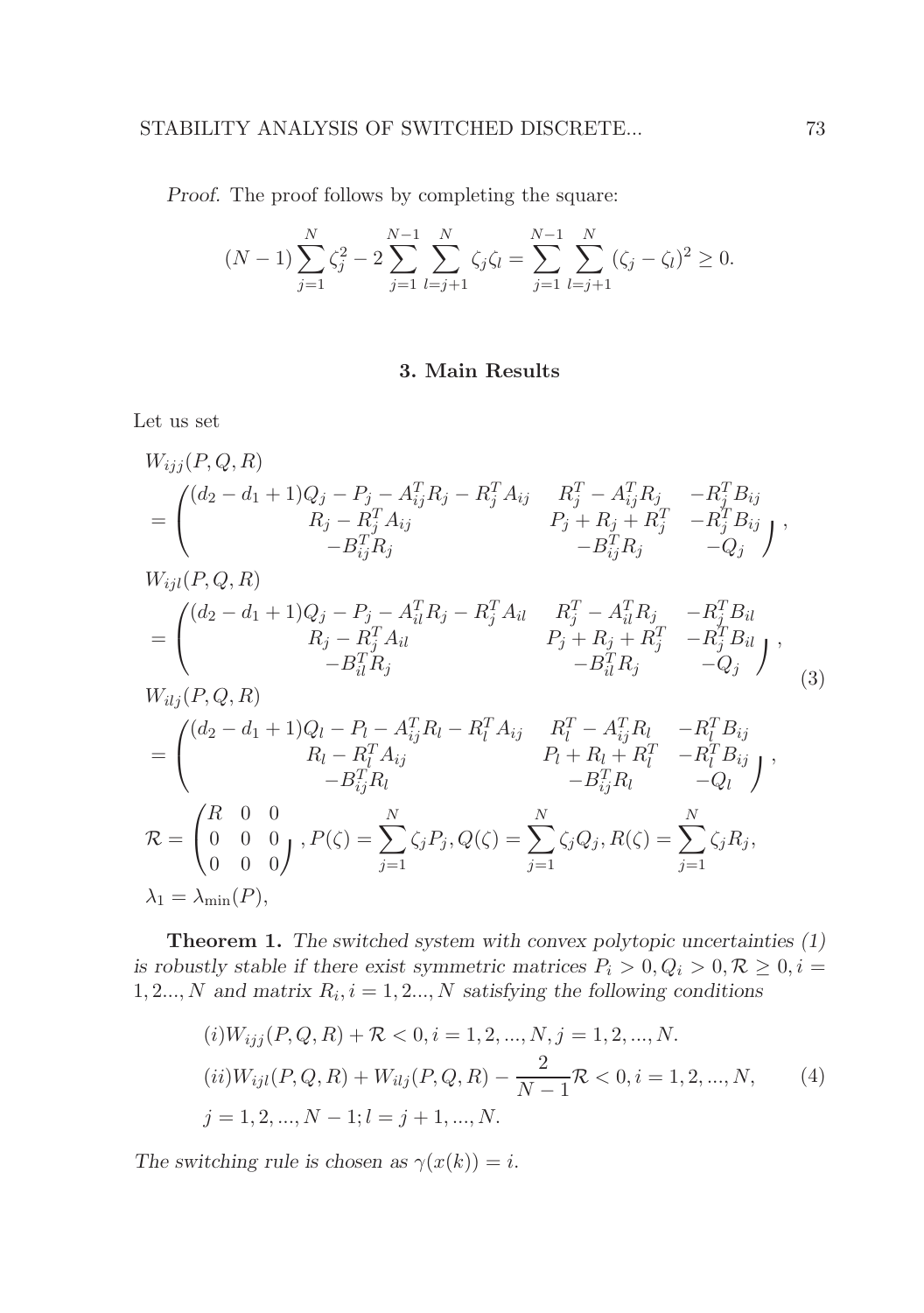Proof. Consider the following Lyapunov-Krasovskii functional for any ith system (1)

$$
V(k) = V_1(k) + V_2(k) + V_3(k),
$$

where

$$
V_1(k) = x^T(k)P(\zeta)x(k), \quad V_2(k) = \sum_{i=k-d(k)}^{k-1} x^T(i)Q(\zeta)x(i),
$$
  

$$
-d_1 + 1 \qquad k-1
$$

$$
V_3(k) = \sum_{j=-d_2+2}^{-d_1+1} \sum_{l=k+j+1}^{k-1} x^T(l) Q(\zeta) x(l),
$$

We can verify that

$$
\lambda_1 \|x(k)\|^2 \le V(k). \tag{5}
$$

Let us set  $\xi(k) = [x(k)x(k+1)x(k-d(k))]^T$ , and

$$
H = \begin{pmatrix} 0 & 0 & 0 \\ 0 & P(\zeta) & 0 \\ 0 & 0 & 0 \end{pmatrix}, \quad G = \begin{pmatrix} P(\zeta) & 0 & 0 \\ R(\zeta) & R(\zeta) & 0 \\ 0 & 0 & I \end{pmatrix}.
$$

Then, the difference of  $V_1(k)$  along the solution of the system is given by

$$
\Delta V_1(k) = x^T(k+1)P(\zeta)x(k+1) - x^T(k)P(\zeta)x(k)
$$

$$
= \xi^T(k)H(\zeta)\xi(k) - 2\xi^T(k)G^T(\zeta)\begin{pmatrix}0.5x(k)\\0\\0\end{pmatrix}.
$$
(6)

Therefore, from (6) it follows that

$$
\Delta V_1(k) = \xi^T(k)W_i(P(\zeta), Q(\zeta), R(\zeta))\xi(k),\tag{7}
$$

where

$$
W_i(P(\zeta), Q(\zeta), R(\zeta)) = \begin{pmatrix} 0 & 0 & 0 \\ 0 & P(\zeta) & 0 \\ 0 & 0 & 0 \end{pmatrix} - G^T(\zeta) \begin{pmatrix} 0.5I & 0 & 0 \\ A_i(\zeta) & -I & B_i(\zeta) \\ 0 & 0 & 0 \end{pmatrix}
$$

$$
- \begin{pmatrix} 0.5I & A_i^T(\zeta) & 0 \\ 0 & -I & 0 \\ 0 & B_i^T(\zeta) & 0 \end{pmatrix} G(\zeta).
$$
(8)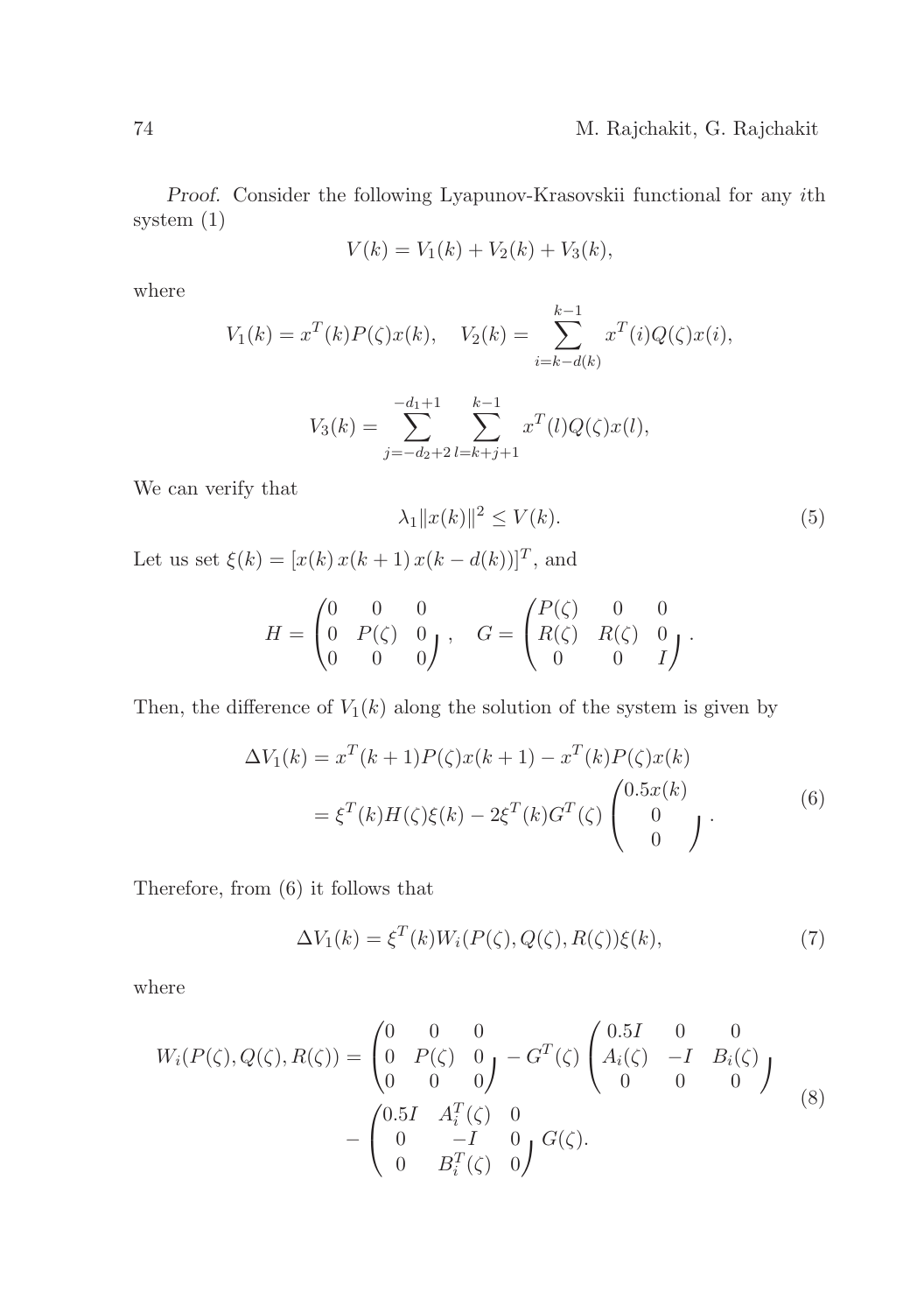The difference of  $V_2(k)$  is given by

$$
\Delta V_2(k) \leq \sum_{i=k+1-d(k+1)}^{k-d_1} x^T(i)Q(\zeta)x(i) + x^T(k)Q(\zeta)x(k) - x^T(k-d(k))Q(\zeta)x(k-d(k)).
$$
\n(9)

The difference of  $V_3(k)$  is given by

$$
\Delta V_3(k) = (d_2 - d_1)x^T(k)Q(\zeta)x(k) - \sum_{j=k+1-d_2}^{k-d_1} x^T(j)Q(\zeta)x(j).
$$
 (10)

We obtain from (9) and (10) that

$$
\Delta V_2(k) + \Delta V_3(k) \n\le (d_2 - d_1 + 1)x^T(k)Q(\zeta)x(k) - x^T(k - d(k))Q(\zeta)x(k - d(k)).
$$
\n(11)

Therefore, combining the inequalities (7), (11) gives

$$
\Delta V(k) \le \xi^T(k)W_i(P(\zeta), Q(\zeta), R(\zeta))\xi(k),\tag{12}
$$

where

$$
\psi(k) = [x(k) x(k+1) x(k-d(k))]^{T}.
$$

Therefore, we finally obtain from (12) and the condition (i), (ii) that

$$
\Delta V(k) < \xi^T(k)W_i(P(\zeta), Q(\zeta), R(\zeta))\xi(k) < 0, \quad \forall i = 1, 2, \dots, N, k = 0, 1, 2, \dots,
$$

which, combining the condition  $(5)$  and the Lyapunov stability theorem [21], concludes the proof of the theorem.

Remark 2. Note that the result is proposed in [3–9] for switching systems to be asymptotically stable under an arbitrary switching rule. The asymptotic stability for switching linear discrete time-delay systems studied in [14–19] was limited to constant delays. In [18–20], a class of switching signals has been identified for the considered switched discrete-time delay systems to be stable under the averaged well time scheme.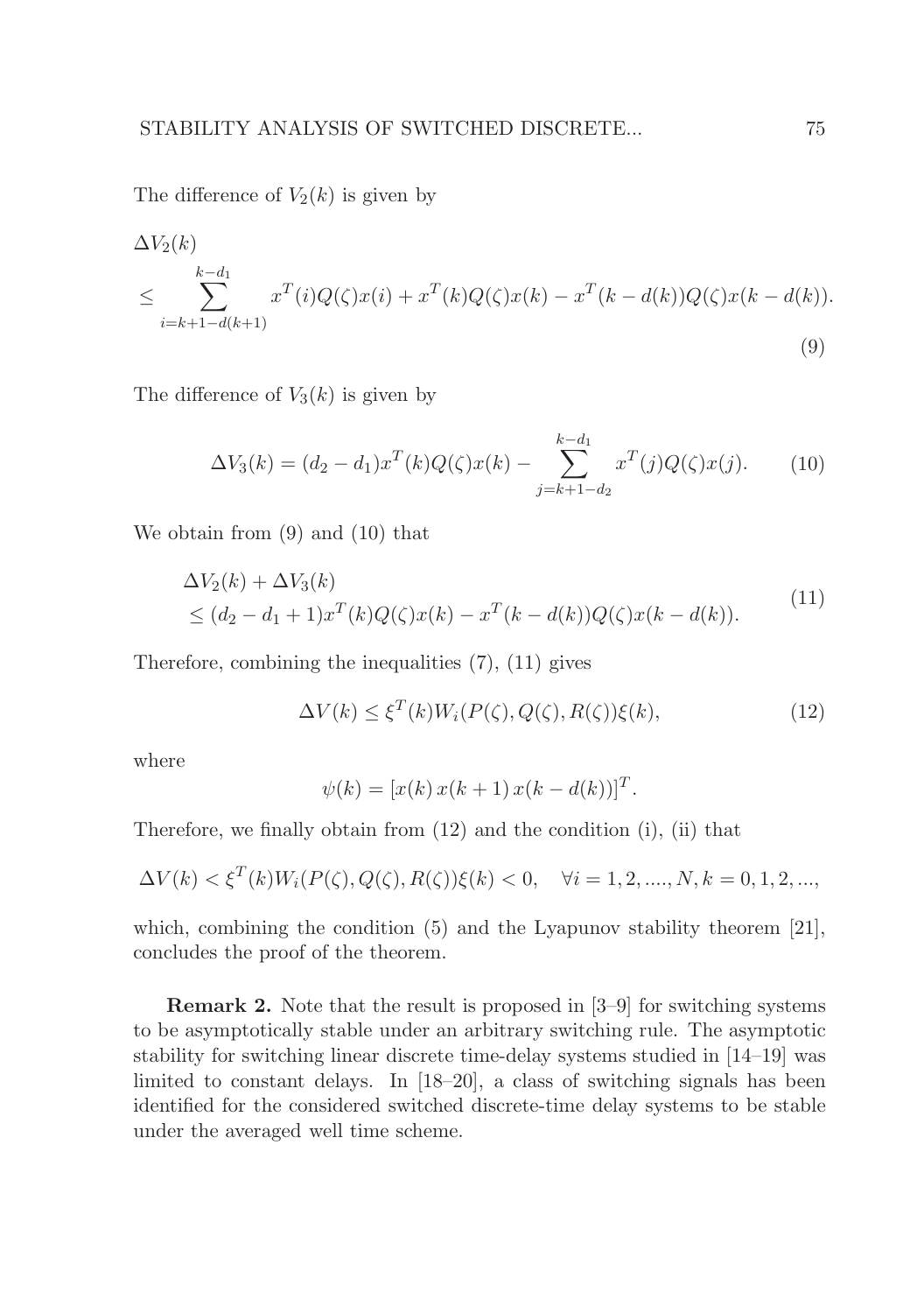## 4. Conclusion

This paper has proposed a switching design for robust stability of switched discrete time-delay systems with convex polytopic uncertainties with interval time-varying delays. Based on the discrete Lyapunov functional, a switching rule for the robust stability of switched discrete time-delay systems with convex polytopic uncertainties is designed via linear matrix inequalities.

#### Acknowledgements

This work was supported by the Thailand Research Fund Grant, the Commission for Higher Education and Faculty of Science, Maejo University, Thailand. The authors thank anonymous reviewers for valuable comments and suggestions, which allowed us to improve the paper.

#### References

- [1] D. Liberzon and A.S. Morse, Basic problems in stability and design of switched systems, *IEEE Control Syst. Mag.* **19** (1999) 57–70.
- [2] A. V. Savkin and R. J. Evans, Hybrid Dynamical Systems: Controller and Sensor Switching Problems, Springer, New York, 2001.
- [3] K. Ratchagit, Asymptotic stability of nonlinear delay-difference system via matrix inequalities and application, International Journal of Computational Methods, pp. 389-397, 2009. DOI: 10.1142/S0219876209001899
- [4] Manlika Rajchakit and Grienggrai Rajchakit, Mean Square Exponential Stability of Stochastic Switched System with Interval Time-Varying Delays, Abstract and Applied Analysis, vol. 2012, Article ID 623014, 12 pages, 2012. doi:10.1155/2012/623014
- [5] C. H. Lien, K. W. Yu, Y. J. Chung, Y. F. Lin, L. Y. Chung and J. D. Chen, Exponential stability analysis for uncertain switched neutral systems with interval-time-varying state delay, Nonlinear Analysis: Hybrid systems 3 (2009) 334–342.
- [6] K. Ratchagit and V. N. Phat, Robust Stability and Stabilization of Linear Polytopic Delay-Difference Equations with Interval Time-Varying Delays, Neural, Parallel, and Scientific Computations, 19(2011), 361-372.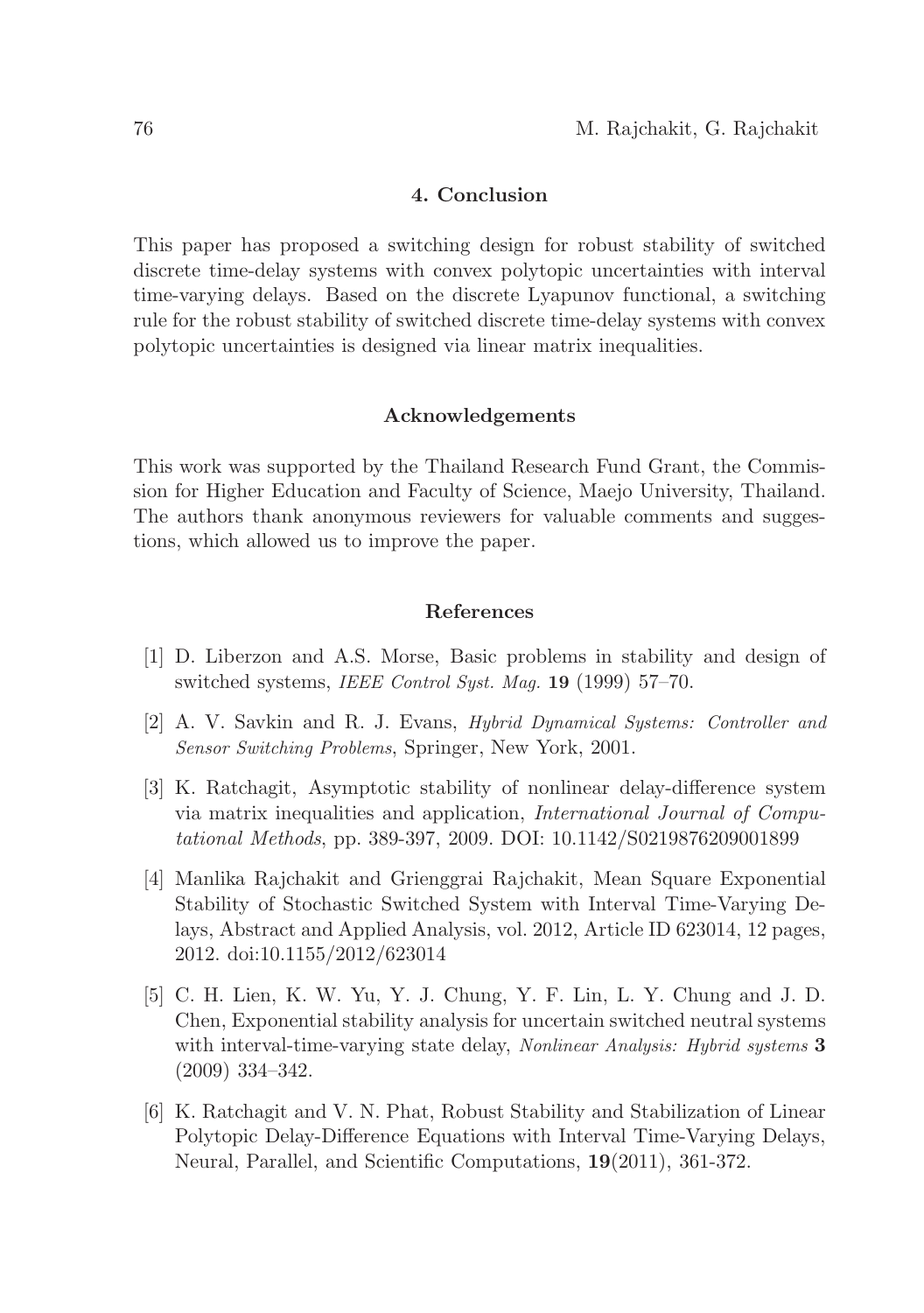- [7] V. N. Phat and K. Ratchagit, Stability and stabilization of switched linear discrete-time systems with interval time-varying delay, Nonlinear Analysis: Hybrid Systems, 5(2011), 605-612. DOI: 10.1016/j.nahs.2011.05.006
- [8] S.Xu and J. Lam, Robust stability and stabilization of discrete singular systems: An equivalent characterization, IEEE Trans. Automat. Contr., 49(2004), 568-574.
- [9] S.P. Ma, Z.L. Cheng, An LMI approach to robust stabilization for uncertain discrete-time singular systems, In Proceedings of the 41st IEEE CDC, Las Vegas, Nevada, USA, 2002(2002), 1090-1095.
- [10] Kreangkri Ratchagit , STABILITY ANALYSIS OF LINEAR SYSTEMS WITH TIME DELAYS, International Journal of Pure and Applied Mathematics, Vol. 76 No. 1, 2012, 21–28.
- [11] K. Ratchagit , THE SUFFICIENT CONDITIONS FOR STABILITY OF LINEAR TIME-VARYING SYSTEMS WITH STATE DELAYS, International Journal of Pure and Applied Mathematics, Vol. 65 No. 1, 2010, 65–72.
- [12] Kreangkri Ratchagit , STABILITY OF LINEAR TIME-VARYING SYS-TEMS, International Journal of Pure and Applied Mathematics, Vol. 63, No. 4, 2010, 411–417.
- [13] P. Shi, E.K. Boukas, On H1 control design for singular continuoustime delay systems with parametric uncertainties, Nonlinear Dynamics and Systems Theory, 4(2004), 59-71.
- [14] K. Ratchagit and V.N. Phat, Stability criterion for discrete-time systems, J. Ineq. Appl., 2010(2010), 1–6. doi:10.1155/2010/201459
- [15] Grienggrai Rajchakit, Delay-Dependent Asymptotical Stabilization Criterion of Recurrent Neural Networks, Applied Mechanics and Materials. 330(2013) 1045–1048. doi:10.4028/www.scientific.net/AMM.330.1045
- [16] G. Xie and L. Wang, Quadratic stability and stabilization of discretetime switched systems with state delay, In: Proc. of the IEEE Conference on Decision and Control, Atlantics, December 2004, 3235–3240.
- [17] S. Boyd, L. E. Ghaoui, E. Feron and V. Balakrishnan, Linear Matrix Inequalities in System and Control Theory, SIAM, Philadelphia, 1994.